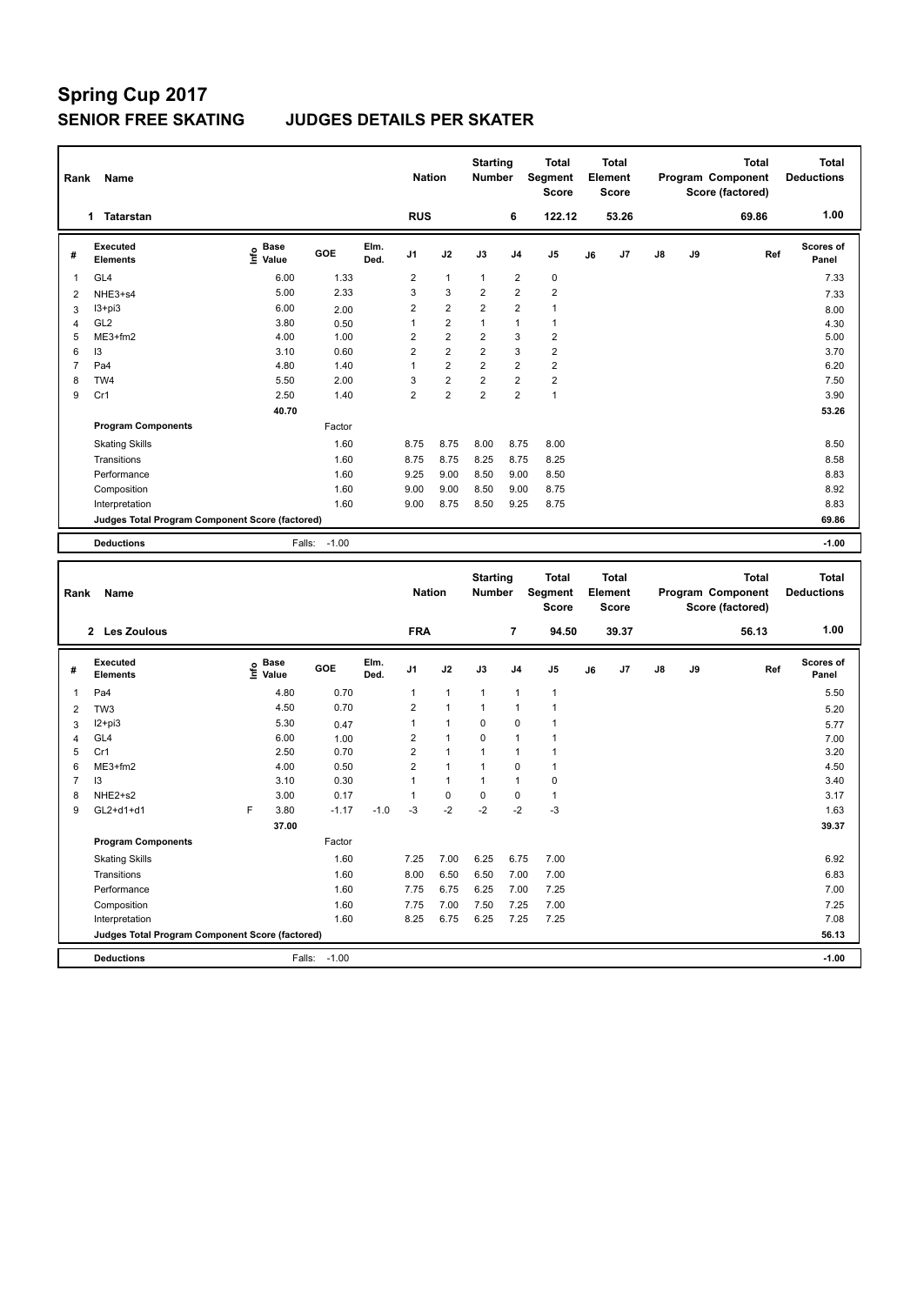|                | Rank<br>Name                                    |                                  |         |              |                | <b>Nation</b>  | <b>Starting</b><br><b>Number</b> |                | <b>Total</b><br>Segment<br><b>Score</b> |    | Total<br>Element<br><b>Score</b> |               |    | <b>Total</b><br>Program Component<br>Score (factored) | <b>Total</b><br><b>Deductions</b> |
|----------------|-------------------------------------------------|----------------------------------|---------|--------------|----------------|----------------|----------------------------------|----------------|-----------------------------------------|----|----------------------------------|---------------|----|-------------------------------------------------------|-----------------------------------|
|                | <b>Hot Shivers</b><br>3                         |                                  |         |              | <b>ITA</b>     |                |                                  | 8              | 89.67                                   |    | 37.80                            |               |    | 51.87                                                 | 0.00                              |
| #              | Executed<br><b>Elements</b>                     | <b>Base</b><br>e Base<br>⊆ Value | GOE     | Elm.<br>Ded. | J <sub>1</sub> | J2             | J3                               | J <sub>4</sub> | J <sub>5</sub>                          | J6 | J7                               | $\mathsf{J}8$ | J9 | Ref                                                   | <b>Scores of</b><br>Panel         |
| 1              | Cr1                                             | 2.50                             | 0.47    |              | 1              | 0              | $\mathbf{1}$                     | $\mathbf 0$    | $\mathbf{1}$                            |    |                                  |               |    |                                                       | 2.97                              |
| $\overline{2}$ | GL <sub>2</sub>                                 | 3.80                             | 0.00    |              | 0              | 0              | 0                                | $\mathbf 0$    | $\mathbf 0$                             |    |                                  |               |    |                                                       | 3.80                              |
| 3              | NHE2+s2                                         | 3.00                             | 0.00    |              | 0              | $\mathbf{1}$   | 0                                | 0              | $\mathbf 0$                             |    |                                  |               |    |                                                       | 3.00                              |
| $\overline{4}$ | $13 + pi2$                                      | 5.30                             | 0.23    |              | 1              | $\mathbf{1}$   | 0                                | $\mathbf 0$    | $\pmb{0}$                               |    |                                  |               |    |                                                       | 5.53                              |
| 5              | Sp3                                             | 4.80                             | 0.70    |              | 0              | $\mathbf{1}$   | 1                                | 1              | 1                                       |    |                                  |               |    |                                                       | 5.50                              |
| 6              | GL <sub>4</sub>                                 | 6.00                             | 0.00    |              | 0              | 0              | 0                                | 0              | $-1$                                    |    |                                  |               |    |                                                       | 6.00                              |
| $\overline{7}$ | Pa4                                             | 4.80                             | $-0.47$ |              | $-1$           | 0              | $-1$                             | 1              | $-1$                                    |    |                                  |               |    |                                                       | 4.33                              |
| 8              | TW <sub>2</sub>                                 | 3.00                             | 0.17    |              | 1              | $\mathbf{1}$   | 0                                | $\mathbf 0$    | $\mathbf 0$                             |    |                                  |               |    |                                                       | 3.17                              |
| 9              | 13                                              | 3.10                             | 0.40    |              | $\overline{2}$ | $\overline{2}$ | $\mathbf{1}$                     | 1              | 0                                       |    |                                  |               |    |                                                       | 3.50                              |
|                |                                                 | 36.30                            |         |              |                |                |                                  |                |                                         |    |                                  |               |    |                                                       | 37.80                             |
|                | <b>Program Components</b>                       |                                  | Factor  |              |                |                |                                  |                |                                         |    |                                  |               |    |                                                       |                                   |
|                | <b>Skating Skills</b>                           |                                  | 1.60    |              | 6.75           | 6.00           | 5.75                             | 6.75           | 5.50                                    |    |                                  |               |    |                                                       | 6.17                              |
|                | Transitions                                     |                                  | 1.60    |              | 7.25           | 6.00           | 6.00                             | 7.50           | 5.25                                    |    |                                  |               |    |                                                       | 6.42                              |
|                | Performance                                     |                                  | 1.60    |              | 6.75           | 6.75           | 6.25                             | 7.00           | 5.50                                    |    |                                  |               |    |                                                       | 6.58                              |
|                | Composition                                     |                                  | 1.60    |              | 7.75           | 6.75           | 6.25                             | 7.25           | 6.00                                    |    |                                  |               |    |                                                       | 6.75                              |
|                | Interpretation                                  |                                  | 1.60    |              | 7.50           | 6.50           | 6.00                             | 7.00           | 6.00                                    |    |                                  |               |    |                                                       | 6.50                              |
|                | Judges Total Program Component Score (factored) |                                  |         |              |                |                |                                  |                |                                         |    |                                  |               |    |                                                       | 51.87                             |
|                | <b>Deductions</b>                               |                                  |         |              |                |                |                                  |                |                                         |    |                                  |               |    |                                                       | 0.00                              |
|                |                                                 |                                  |         |              |                |                |                                  |                |                                         |    |                                  |               |    |                                                       |                                   |

| Rank           | Name                                            |                              | <b>Nation</b> |              | <b>Starting</b><br><b>Number</b> |                | <b>Total</b><br>Segment<br><b>Score</b> |                | <b>Total</b><br>Element<br><b>Score</b> |    |       | <b>Total</b><br>Program Component<br>Score (factored) | <b>Total</b><br><b>Deductions</b> |       |                    |
|----------------|-------------------------------------------------|------------------------------|---------------|--------------|----------------------------------|----------------|-----------------------------------------|----------------|-----------------------------------------|----|-------|-------------------------------------------------------|-----------------------------------|-------|--------------------|
|                | 4 Team Passion                                  |                              |               |              | <b>HUN</b>                       |                |                                         | 9              | 85.99                                   |    | 35.59 |                                                       |                                   | 50.40 | 0.00               |
| #              | Executed<br><b>Elements</b>                     | <b>Base</b><br>Info<br>Value | GOE           | Elm.<br>Ded. | J <sub>1</sub>                   | J2             | J3                                      | J <sub>4</sub> | J5                                      | J6 | J7    | $\mathsf{J}8$                                         | J9                                | Ref   | Scores of<br>Panel |
| 1              | 13                                              | 3.10                         | 0.30          |              | 1                                | $\overline{1}$ | $\mathbf{1}$                            | $\pmb{0}$      | $\mathbf{1}$                            |    |       |                                                       |                                   |       | 3.40               |
| $\overline{2}$ | GL <sub>4</sub>                                 | 6.00                         | 0.33          |              | 1                                | $\overline{1}$ | 0                                       | $\mathbf 0$    | $\pmb{0}$                               |    |       |                                                       |                                   |       | 6.33               |
| 3              | Pa <sub>3</sub>                                 | 4.00                         | 0.33          |              | 0                                | $\mathbf 0$    | $\overline{1}$                          | $\overline{1}$ | $\mathbf{1}$                            |    |       |                                                       |                                   |       | 4.33               |
| 4              | $13 + pi2$                                      | 5.30                         | 0.00          |              | 0                                | $\mathbf 0$    | 0                                       | $\mathbf 0$    | $\pmb{0}$                               |    |       |                                                       |                                   |       | 5.30               |
| 5              | ME3+fm2                                         | 4.00                         | 0.00          |              | 0                                | $\mathbf 0$    | $-1$                                    | $\mathbf 0$    | 0                                       |    |       |                                                       |                                   |       | 4.00               |
| 6              | GL <sub>2</sub>                                 | 3.80                         | 0.00          |              | $-1$                             | $\mathbf 0$    | $\overline{1}$                          | $\mathbf 0$    | $\pmb{0}$                               |    |       |                                                       |                                   |       | 3.80               |
| $\overline{7}$ | NHE2+s1                                         | 2.50                         | 0.13          |              | $-1$                             | $\overline{1}$ | $\overline{1}$                          | $\mathbf 0$    | $\pmb{0}$                               |    |       |                                                       |                                   |       | 2.63               |
| 8              | TW <sub>2</sub>                                 | 3.00                         | $-0.17$       |              | 0                                | $\overline{1}$ | $\Omega$                                | $-1$           | $-1$                                    |    |       |                                                       |                                   |       | 2.83               |
| 9              | Cr1                                             | 2.50                         | 0.47          |              | 1                                | $\overline{1}$ | $\Omega$                                | $\mathbf{1}$   | $\mathbf 0$                             |    |       |                                                       |                                   |       | 2.97               |
|                |                                                 | 34.20                        |               |              |                                  |                |                                         |                |                                         |    |       |                                                       |                                   |       | 35.59              |
|                | <b>Program Components</b>                       |                              | Factor        |              |                                  |                |                                         |                |                                         |    |       |                                                       |                                   |       |                    |
|                | <b>Skating Skills</b>                           |                              | 1.60          |              | 6.00                             | 6.25           | 6.00                                    | 6.50           | 5.50                                    |    |       |                                                       |                                   |       | 6.08               |
|                | Transitions                                     |                              | 1.60          |              | 6.25                             | 6.00           | 6.25                                    | 6.25           | 5.25                                    |    |       |                                                       |                                   |       | 6.17               |
|                | Performance                                     |                              | 1.60          |              | 6.50                             | 6.50           | 6.50                                    | 6.75           | 6.25                                    |    |       |                                                       |                                   |       | 6.50               |
|                | Composition                                     |                              | 1.60          |              | 6.25                             | 6.50           | 6.50                                    | 6.50           | 6.00                                    |    |       |                                                       |                                   |       | 6.42               |
|                | Interpretation                                  |                              | 1.60          |              | 6.25                             | 6.25           | 6.50                                    | 6.50           | 5.75                                    |    |       |                                                       |                                   |       | 6.33               |
|                | Judges Total Program Component Score (factored) |                              |               |              |                                  |                |                                         |                |                                         |    |       |                                                       |                                   |       | 50.40              |
|                | <b>Deductions</b>                               |                              |               |              |                                  |                |                                         |                |                                         |    |       |                                                       |                                   |       | 0.00               |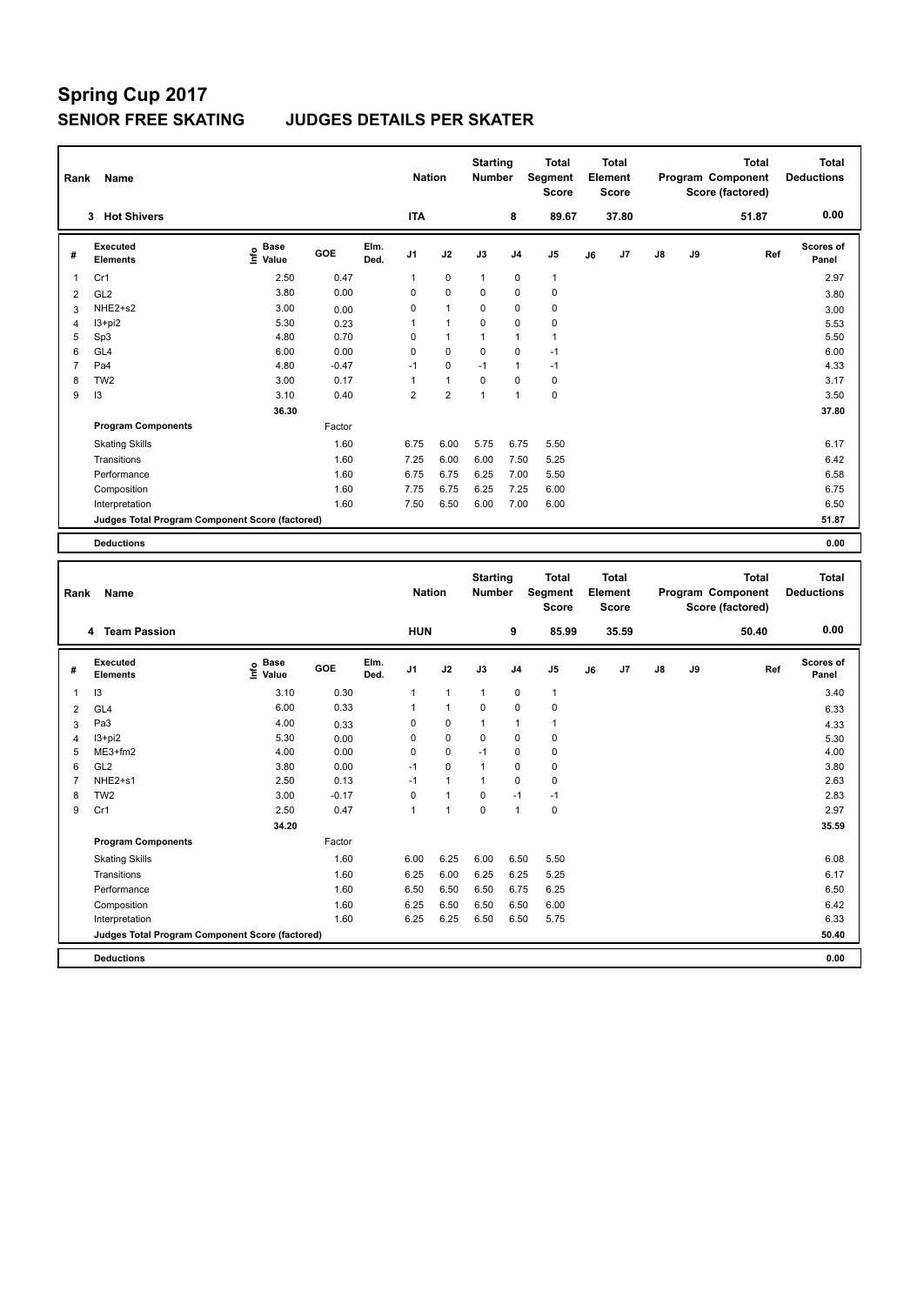|                | Name<br>Rank                                    |   |                                                  |         |              |                | <b>Nation</b> | <b>Starting</b><br><b>Number</b> |                | <b>Total</b><br>Segment<br><b>Score</b> |    | Total<br>Element<br><b>Score</b> |               |    | <b>Total</b><br><b>Program Component</b><br>Score (factored) | Total<br><b>Deductions</b> |
|----------------|-------------------------------------------------|---|--------------------------------------------------|---------|--------------|----------------|---------------|----------------------------------|----------------|-----------------------------------------|----|----------------------------------|---------------|----|--------------------------------------------------------------|----------------------------|
|                | <b>Cool Dreams Senior</b><br>5.                 |   |                                                  |         |              | SUI            |               |                                  | 5              | 67.53                                   |    | 29.67                            |               |    | 41.86                                                        | 4.00                       |
| #              | <b>Executed</b><br><b>Elements</b>              |   | $\mathbf{e}$ Base<br>$\mathbf{e}$ Value<br>Value | GOE     | Elm.<br>Ded. | J <sub>1</sub> | J2            | J3                               | J <sub>4</sub> | J <sub>5</sub>                          | J6 | J7                               | $\mathsf{J}8$ | J9 | Ref                                                          | <b>Scores of</b><br>Panel  |
| 1              | GL <sub>2</sub>                                 |   | 3.80                                             | 0.00    |              | 0              | $\pmb{0}$     | $-1$                             | 0              | 0                                       |    |                                  |               |    |                                                              | 3.80                       |
| 2              | TW <sub>2</sub>                                 |   | 3.00                                             | 0.00    |              | 0              | $\mathbf{1}$  | $-1$                             | $\Omega$       | $\pmb{0}$                               |    |                                  |               |    |                                                              | 3.00                       |
| 3              | NHE2+s1                                         |   | 2.50                                             | 0.00    |              | 0              | $\mathbf{1}$  | $\Omega$                         | $\mathbf 0$    | $-1$                                    |    |                                  |               |    |                                                              | 2.50                       |
| 4              | Pa <sub>3</sub>                                 | F | 4.00                                             | $-0.50$ |              | $-2$           | $-1$          | $-1$                             | $-1$           | $-1$                                    |    |                                  |               |    |                                                              | 3.50                       |
| 5              | ME3+fm2                                         |   | 4.00                                             | 0.17    |              | 0              | $\mathbf{1}$  | 0                                | $\mathbf{1}$   | 0                                       |    |                                  |               |    |                                                              | 4.17                       |
| 6              | $GL2+d1$                                        | F | 3.80                                             | $-1.50$ | $-0.5$       | $-3$           | $-3$          | $-3$                             | $-3$           | $-3$                                    |    |                                  |               |    |                                                              | 1.80                       |
| $\overline{7}$ | I3                                              |   | 3.10                                             | 0.00    |              | 1              | $\Omega$      | $-1$                             | $\Omega$       | $\mathbf 0$                             |    |                                  |               |    |                                                              | 3.10                       |
| 8              | $13 + pi2$                                      |   | 5.30                                             | $-0.23$ |              | 1              | $\mathbf 0$   | $-1$                             | $-1$           | $\pmb{0}$                               |    |                                  |               |    |                                                              | 5.07                       |
| 9              | Co1                                             |   | 2.50                                             | 0.23    |              | 1              | $\mathbf 0$   | $\mathbf 0$                      | $\mathbf 0$    | $\mathbf{1}$                            |    |                                  |               |    |                                                              | 2.73                       |
|                |                                                 |   | 32.00                                            |         |              |                |               |                                  |                |                                         |    |                                  |               |    |                                                              | 29.67                      |
|                | <b>Program Components</b>                       |   |                                                  | Factor  |              |                |               |                                  |                |                                         |    |                                  |               |    |                                                              |                            |
|                | <b>Skating Skills</b>                           |   |                                                  | 1.60    |              | 4.75           | 4.50          | 5.25                             | 5.25           | 5.25                                    |    |                                  |               |    |                                                              | 5.08                       |
|                | Transitions                                     |   |                                                  | 1.60    |              | 5.00           | 4.00          | 5.50                             | 5.00           | 5.50                                    |    |                                  |               |    |                                                              | 5.17                       |
|                | Performance                                     |   |                                                  | 1.60    |              | 4.75           | 4.00          | 4.75                             | 4.75           | 5.25                                    |    |                                  |               |    |                                                              | 4.75                       |
|                | Composition                                     |   |                                                  | 1.60    |              | 6.00           | 4.25          | 6.00                             | 5.25           | 5.50                                    |    |                                  |               |    |                                                              | 5.58                       |
|                | Interpretation                                  |   |                                                  | 1.60    |              | 5.50           | 4.25          | 5.75                             | 5.50           | 5.75                                    |    |                                  |               |    |                                                              | 5.58                       |
|                | Judges Total Program Component Score (factored) |   |                                                  |         |              |                |               |                                  |                |                                         |    |                                  |               |    |                                                              | 41.86                      |
|                | <b>Deductions</b>                               |   | Costume failure:                                 | $-1.00$ |              |                |               |                                  | Falls:         | $-3.00$                                 |    |                                  |               |    |                                                              | $-4.00$                    |
|                |                                                 |   |                                                  |         |              |                |               | <b>Starting</b>                  |                | <b>Total</b>                            |    | <b>Total</b>                     |               |    | <b>Total</b>                                                 | <b>Total</b>               |

| Rank | Name                                            |   |                                    |         |              | <b>Nation</b>  |             | Starting<br><b>Number</b> |                | Total<br>Segment<br><b>Score</b> |    | Total<br>Element<br><b>Score</b> |               |    | Total<br>Program Component<br>Score (factored) | Total<br><b>Deductions</b> |
|------|-------------------------------------------------|---|------------------------------------|---------|--------------|----------------|-------------|---------------------------|----------------|----------------------------------|----|----------------------------------|---------------|----|------------------------------------------------|----------------------------|
|      | <b>Team Fusion</b><br>6                         |   |                                    |         |              | <b>ESP</b>     |             |                           | 1              | 62.77                            |    | 27.90                            |               |    | 35.87                                          | 1.00                       |
| #    | Executed<br><b>Elements</b>                     |   | <b>Base</b><br>$\frac{6}{5}$ Value | GOE     | Elm.<br>Ded. | J <sub>1</sub> | J2          | J3                        | J <sub>4</sub> | J <sub>5</sub>                   | J6 | J7                               | $\mathsf{J}8$ | J9 | Ref                                            | <b>Scores of</b><br>Panel  |
| 1    | NHE2+sB                                         |   | 2.00                               | $-0.30$ |              | 0              | $-1$        | $-2$                      | $-1$           | $-1$                             |    |                                  |               |    |                                                | 1.70                       |
| 2    | $12+pi2$                                        |   | 4.70                               | 0.00    |              | 0              | 0           | $-1$                      | 0              | 0                                |    |                                  |               |    |                                                | 4.70                       |
| 3    | Pa4                                             | F | 4.80                               | $-1.40$ |              | $-2$           | $-2$        | $-2$                      | $-1$           | $-2$                             |    |                                  |               |    |                                                | 3.40                       |
| 4    | 13                                              |   | 3.10                               | 0.00    |              | 0              | $\mathbf 0$ | 0                         | $\mathbf 0$    | $\pmb{0}$                        |    |                                  |               |    |                                                | 3.10                       |
| 5    | ME3+fm2                                         |   | 4.00                               | $-0.17$ |              | 0              | $\mathbf 0$ | $-1$                      | $\mathbf 1$    | $-1$                             |    |                                  |               |    |                                                | 3.83                       |
| 6    | GL <sub>2</sub>                                 |   | 3.80                               | $-0.50$ |              | -1             | $-1$        | $-1$                      | 0              | $-1$                             |    |                                  |               |    |                                                | 3.30                       |
| 7    | Cr1                                             |   | 2.50                               | 0.00    |              | 1              | 0           | $-1$                      | 0              | 0                                |    |                                  |               |    |                                                | 2.50                       |
| 8    | TW1                                             |   | 2.00                               | $-0.10$ |              | 0              | $-1$        | $\mathbf 0$               | $\pmb{0}$      | $-1$                             |    |                                  |               |    |                                                | 1.90                       |
| 9    | GL <sub>2</sub>                                 |   | 3.80                               | $-0.33$ |              | $-1$           | $-1$        | $-1$                      | $\mathbf 0$    | $\pmb{0}$                        |    |                                  |               |    |                                                | 3.47                       |
|      |                                                 |   | 30.70                              |         |              |                |             |                           |                |                                  |    |                                  |               |    |                                                | 27.90                      |
|      | <b>Program Components</b>                       |   |                                    | Factor  |              |                |             |                           |                |                                  |    |                                  |               |    |                                                |                            |
|      | <b>Skating Skills</b>                           |   |                                    | 1.60    |              | 4.50           | 3.75        | 4.75                      | 4.75           | 4.75                             |    |                                  |               |    |                                                | 4.67                       |
|      | Transitions                                     |   |                                    | 1.60    |              | 4.25           | 3.00        | 4.00                      | 4.50           | 4.25                             |    |                                  |               |    |                                                | 4.17                       |
|      | Performance                                     |   |                                    | 1.60    |              | 4.50           | 4.00        | 4.50                      | 4.75           | 4.75                             |    |                                  |               |    |                                                | 4.58                       |
|      | Composition                                     |   |                                    | 1.60    |              | 5.25           | 3.75        | 4.25                      | 4.75           | 4.50                             |    |                                  |               |    |                                                | 4.50                       |
|      | Interpretation                                  |   |                                    | 1.60    |              | 4.75           | 3.50        | 4.50                      | 4.50           | 4.50                             |    |                                  |               |    |                                                | 4.50                       |
|      | Judges Total Program Component Score (factored) |   |                                    |         |              |                |             |                           |                |                                  |    |                                  |               |    |                                                | 35.87                      |
|      | <b>Deductions</b>                               |   | Falls:                             | $-1.00$ |              |                |             |                           |                |                                  |    |                                  |               |    |                                                | $-1.00$                    |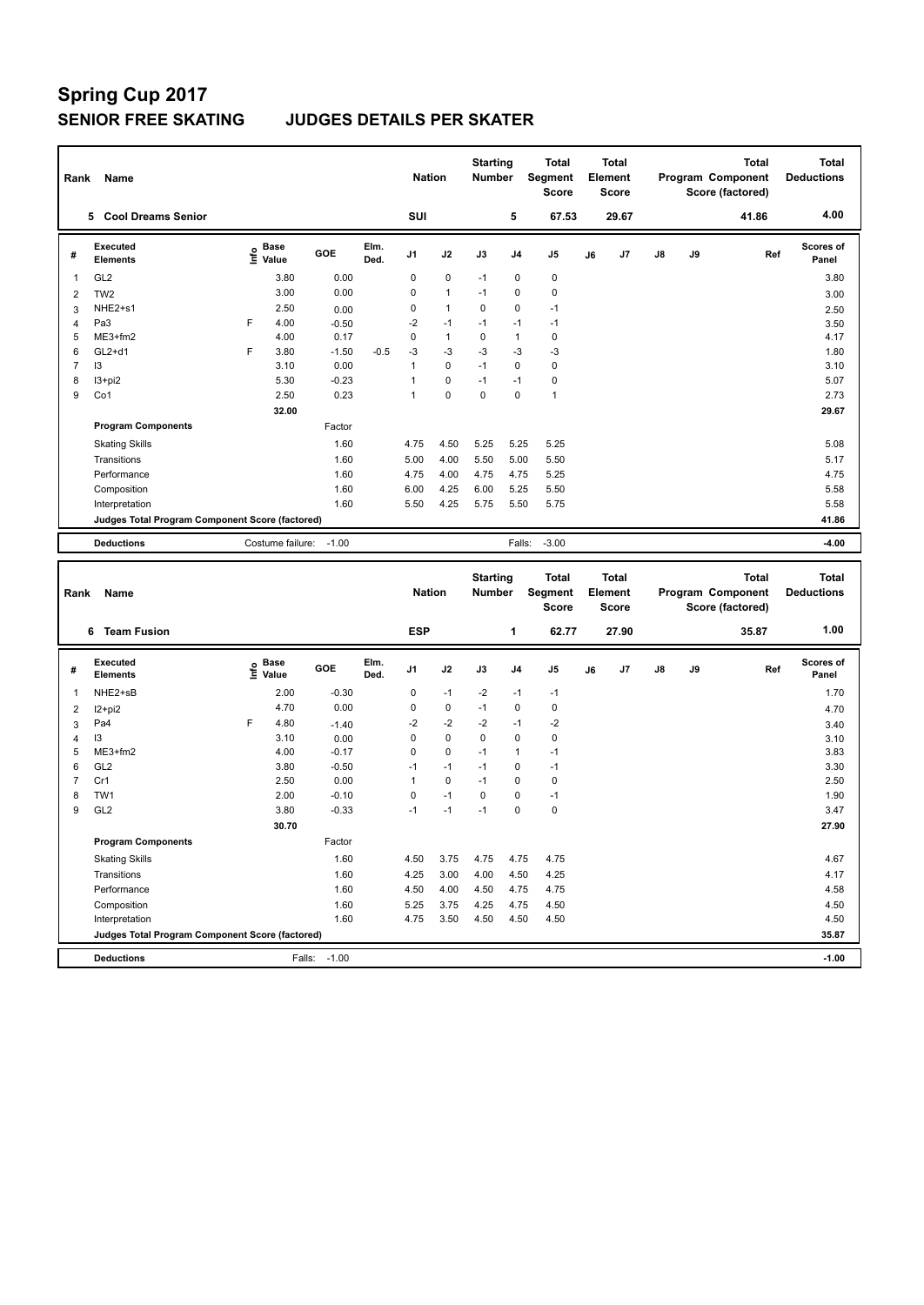|                | Name<br>Rank                                    |                              |         |              |                |             | <b>Starting</b><br><b>Number</b> |                | <b>Total</b><br>Segment<br><b>Score</b> |    | <b>Total</b><br>Element<br><b>Score</b> |               |    | <b>Total</b><br>Program Component<br>Score (factored) | <b>Total</b><br><b>Deductions</b> |
|----------------|-------------------------------------------------|------------------------------|---------|--------------|----------------|-------------|----------------------------------|----------------|-----------------------------------------|----|-----------------------------------------|---------------|----|-------------------------------------------------------|-----------------------------------|
|                | 7 Flying Angels                                 |                              |         |              | <b>ITA</b>     |             |                                  | 3              | 52.25                                   |    | 21.18                                   |               |    | 31.07                                                 | 0.00                              |
| #              | Executed<br><b>Elements</b>                     | <b>Base</b><br>١nfo<br>Value | GOE     | Elm.<br>Ded. | J <sub>1</sub> | J2          | J3                               | J <sub>4</sub> | J <sub>5</sub>                          | J6 | J7                                      | $\mathsf{J}8$ | J9 | Ref                                                   | Scores of<br>Panel                |
| 1              | 13                                              | 3.10                         | 0.00    |              | 0              | $\mathbf 0$ | $\mathbf 0$                      | $\mathbf 0$    | $\mathbf 0$                             |    |                                         |               |    |                                                       | 3.10                              |
| 2              | Pa <sub>3</sub>                                 | 4.00                         | $-0.33$ |              | $-1$           | $-1$        | $-1$                             | $\mathbf{1}$   | $\mathbf 0$                             |    |                                         |               |    |                                                       | 3.67                              |
| 3              | NHE2+sB                                         | 2.00                         | $-0.20$ |              | $-1$           | $-1$        | $-1$                             | 0              | $\mathbf 0$                             |    |                                         |               |    |                                                       | 1.80                              |
| 4              | <b>GLB</b>                                      | 1.80                         | $-0.33$ |              | $-1$           | $-2$        | $-2$                             | $-1$           | $-2$                                    |    |                                         |               |    |                                                       | 1.47                              |
| 5              | MEB+fmB                                         | 0.60                         | $-0.13$ |              | $-2$           | $\mathbf 0$ | $-1$                             | $-1$           | $-2$                                    |    |                                         |               |    |                                                       | 0.47                              |
| 6              | GL <sub>1</sub>                                 | 2.80                         | $-0.30$ |              | $-1$           | $-1$        | $-1$                             | $\mathbf 0$    | $-1$                                    |    |                                         |               |    |                                                       | 2.50                              |
| $\overline{7}$ | Cr1                                             | 2.50                         | 0.00    |              | 1              | $\mathbf 0$ | $-1$                             | 0              | 0                                       |    |                                         |               |    |                                                       | 2.50                              |
| 8              | $11+pi2$                                        | 4.10                         | $-0.33$ |              | 0              | 0           | $-1$                             | $-1$           | $-1$                                    |    |                                         |               |    |                                                       | 3.77                              |
| 9              | TW1                                             | 2.00                         | $-0.10$ |              | 0              | $\pmb{0}$   | $-1$                             | $-1$           | $\mathbf 0$                             |    |                                         |               |    |                                                       | 1.90                              |
|                |                                                 | 22.90                        |         |              |                |             |                                  |                |                                         |    |                                         |               |    |                                                       | 21.18                             |
|                | <b>Program Components</b>                       |                              | Factor  |              |                |             |                                  |                |                                         |    |                                         |               |    |                                                       |                                   |
|                | <b>Skating Skills</b>                           |                              | 1.60    |              | 4.00           | 3.50        | 4.25                             | 4.25           | 3.50                                    |    |                                         |               |    |                                                       | 3.92                              |
|                | Transitions                                     |                              | 1.60    |              | 3.50           | 3.00        | 4.25                             | 4.00           | 3.00                                    |    |                                         |               |    |                                                       | 3.50                              |
|                | Performance                                     |                              | 1.60    |              | 4.00           | 3.25        | 4.50                             | 4.00           | 3.25                                    |    |                                         |               |    |                                                       | 3.75                              |
|                | Composition                                     |                              | 1.60    |              | 5.00           | 3.25        | 4.25                             | 4.50           | 3.50                                    |    |                                         |               |    |                                                       | 4.08                              |
|                | Interpretation                                  |                              | 1.60    |              | 4.25           | 3.00        | 4.25                             | 4.50           | 4.00                                    |    |                                         |               |    |                                                       | 4.17                              |
|                | Judges Total Program Component Score (factored) |                              |         |              |                |             |                                  |                |                                         |    |                                         |               |    |                                                       | 31.07                             |
|                | <b>Deductions</b>                               |                              |         |              |                |             |                                  |                |                                         |    |                                         |               |    |                                                       | 0.00                              |

| Rank                                            | Name                               |   | <b>Nation</b>                    |         | <b>Starting</b><br><b>Number</b> |                | <b>Total</b><br>Segment<br><b>Score</b> |      | <b>Total</b><br>Element<br><b>Score</b> |                |    | <b>Total</b><br>Program Component<br>Score (factored) | <b>Total</b><br><b>Deductions</b> |       |       |                           |
|-------------------------------------------------|------------------------------------|---|----------------------------------|---------|----------------------------------|----------------|-----------------------------------------|------|-----------------------------------------|----------------|----|-------------------------------------------------------|-----------------------------------|-------|-------|---------------------------|
|                                                 | 8 Ice Storm                        |   |                                  |         |                                  | <b>AUS</b>     |                                         |      | 4                                       | 46.29          |    | 22.23                                                 |                                   |       | 27.06 | 3.00                      |
| #                                               | <b>Executed</b><br><b>Elements</b> |   | <b>Base</b><br>o Base<br>⊆ Value | GOE     | Elm.<br>Ded.                     | J <sub>1</sub> | J2                                      | J3   | J <sub>4</sub>                          | J <sub>5</sub> | J6 | J7                                                    | $\mathsf{J}8$                     | J9    | Ref   | <b>Scores of</b><br>Panel |
| 1                                               | I3+piB                             |   | 4.10                             | $-0.50$ |                                  | $-1$           | $-1$                                    | $-1$ | $\mathbf 0$                             | $-1$           |    |                                                       |                                   |       |       | 3.60                      |
| 2                                               | Pa <sub>3</sub>                    |   | 4.00                             | $-0.17$ |                                  | $-2$           | $\mathbf 0$                             | $-1$ | 0                                       | 0              |    |                                                       |                                   |       |       | 3.83                      |
| 3                                               | I3                                 |   | 3.10                             | $-0.10$ |                                  | $-2$           | $\mathbf 0$                             | $-1$ | $\mathbf 0$                             | $\mathbf 0$    |    |                                                       |                                   |       |       | 3.00                      |
| 4                                               | GL <sub>2</sub>                    |   | 3.80                             | $-1.50$ |                                  | -3             | $-3$                                    | $-3$ | $-3$                                    | $-2$           |    |                                                       |                                   |       |       | 2.30                      |
| 5                                               | NHE2+sB                            |   | 2.00                             | $-0.80$ |                                  | $-2$           | $-2$                                    | $-3$ | $-3$                                    | $-3$           |    |                                                       |                                   |       |       | 1.20                      |
| 6                                               | GL <sub>2</sub>                    | F | 3.80                             | $-1.50$ |                                  | $-3$           | $-3$                                    | $-3$ | $-3$                                    | $-3$           |    |                                                       |                                   |       |       | 2.30                      |
| $\overline{7}$                                  | TW <sub>1</sub>                    |   | 2.00                             | $-0.10$ |                                  | $-1$           | $\mathbf 0$                             | $-1$ | $\mathbf 0$                             | $\mathbf 0$    |    |                                                       |                                   |       |       | 1.90                      |
| 8                                               | ME2+fm1                            |   | 2.00                             | $-0.20$ |                                  | $-2$           | $-1$                                    | $-2$ | $\mathbf 0$                             | $\mathbf 0$    |    |                                                       |                                   |       |       | 1.80                      |
| 9                                               | Cr1                                |   | 2.50                             | $-0.20$ |                                  | $-1$           | $-1$                                    | $-1$ | $\Omega$                                | $\mathbf 0$    |    |                                                       |                                   |       |       | 2.30                      |
|                                                 |                                    |   | 27.30                            |         |                                  |                |                                         |      |                                         |                |    |                                                       |                                   |       |       | 22.23                     |
|                                                 | <b>Program Components</b>          |   |                                  | Factor  |                                  |                |                                         |      |                                         |                |    |                                                       |                                   |       |       |                           |
|                                                 | <b>Skating Skills</b>              |   |                                  | 1.60    |                                  | 3.75           | 3.25                                    | 3.50 | 3.50                                    | 3.75           |    |                                                       |                                   |       |       | 3.58                      |
|                                                 | Transitions                        |   |                                  | 1.60    |                                  | 4.00           | 2.75                                    | 3.25 | 4.25                                    | 3.00           |    |                                                       |                                   |       |       | 3.42                      |
|                                                 | Performance                        |   |                                  | 1.60    |                                  | 3.00           | 2.75                                    | 2.50 | 3.50                                    | 3.25           |    |                                                       |                                   |       |       | 3.00                      |
|                                                 | Composition                        |   |                                  | 1.60    |                                  | 3.75           | 3.25                                    | 3.50 | 4.00                                    | 3.50           |    |                                                       |                                   |       |       | 3.58                      |
|                                                 | Interpretation                     |   |                                  | 1.60    |                                  | 3.25           | 3.00                                    | 3.25 | 4.00                                    | 3.50           |    |                                                       |                                   |       |       | 3.33                      |
| Judges Total Program Component Score (factored) |                                    |   |                                  |         |                                  |                |                                         |      |                                         |                |    |                                                       |                                   | 27.06 |       |                           |
|                                                 | <b>Deductions</b>                  |   | Falls:                           | $-3.00$ |                                  |                |                                         |      |                                         |                |    |                                                       |                                   |       |       | $-3.00$                   |